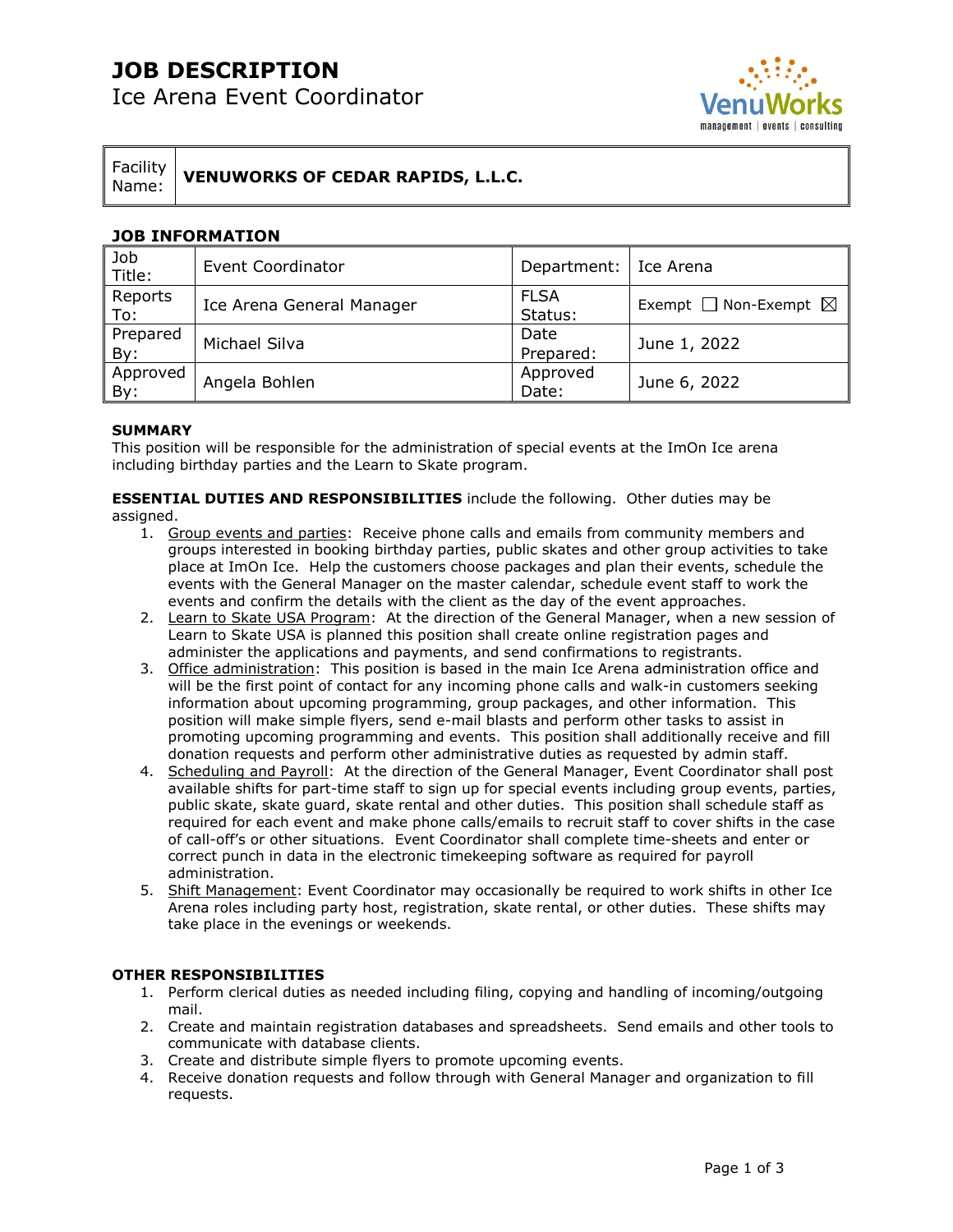## **JOB DESCRIPTION**  Ice Arena Event Coordinator



- 5. Plan all aspects of birthday parties and group events including but not limited to scheduling, planning, shopping for supplies, scheduling support staff and equipment/supplies, communicating event details to staff, and following up with client to finalize details of event.
- 6. Learn policies and procedures and how to cover all part-time roles including procedures for skate rental and birthday party host.
- 7. Administer part—time payroll for approximately 15 event staff members. Answer payroll questions for part-time event staff and facilitate resolutions to any payroll errors.
- 8. Order office supplies as needed.
- 9. Other duties as assigned.

### **SUPERVISORY RESPONSIBILITIES**

Carries out supervisory responsibilities with part-time event staff in accordance with VenuWorks policies and applicable laws.

#### **QUALIFICATIONS**

To perform this job successfully, an individual must be able to perform each of the essential duties satisfactorily. The requirements listed are representative of the knowledge, skills, and/or abilities required. A demonstrated ability to follow directions and complete assigned tasks with a minimum amount of instruction and supervision is essential. Ability to organize work flow and meet established deadlines.

Work hours and schedule are generally Monday – Friday 9:00am to 5:30pm but will vary according to event schedules and the needs of the department, and may include holidays, evenings and weekends. Attendance at large events in order to guarantee efficient and quality operations may be required.

This position requires skill in meeting and/or exceeding the expectations, being articulate with welldeveloped communication skills and personal poise. This position requires excellent teamwork skills, working cooperatively with others in the accomplishment of joint tasks and common objectives. Contributes to a positive work environment, fosters collaboration and provides a tangible contribution.

#### **EDUCATION and/or EXPERIENCE**

- 1. High school diploma or general education degree (GED); or two years related administrative experience; or equivalent combination of education and experience.
- 2. Experience working in a computer network environment utilizing databases, Microsoft Word, Publisher and Excel programs. Ability to learn ActiveNet registration software.

#### **CERTIFICATES, LICENSES, REGISTRATIONS**

Applicant must possess current, valid driver's license and a current working telephone with a number that can be accessed by building management personnel for business contact purposes. Must have excellent computer skills, including experience with the Microsoft Office programs, such as Word, Excel, and Publisher.

#### **LANGUAGE SKILLS**

Ability to read, analyze and interpret instructions, general business periodicals, professional journals, technical procedures, or governmental regulations. Ability to write reports, business correspondence and procedure manuals. Ability to effectively present information and respond to questions from groups of managers, clients, customers, and the general public. Ability to engage in public speaking.

#### **MATHEMATICAL SKILLS**

Ability to add, subtract, multiple and divide in simple and complex equations. Ability to calculate figures and amounts such as discounts, interest, commissions, proportions, percentages.

#### **COGNITIVE SKILLS/REASONING ABILITY**

- 1. Ability to recognize casual relationships, disseminate between behavior mechanisms, and identify elements that are relevant to the validation of a judgment.
- 2. Ability to apply common sense understanding to carry out instructions furnished in written, oral, or diagram form.